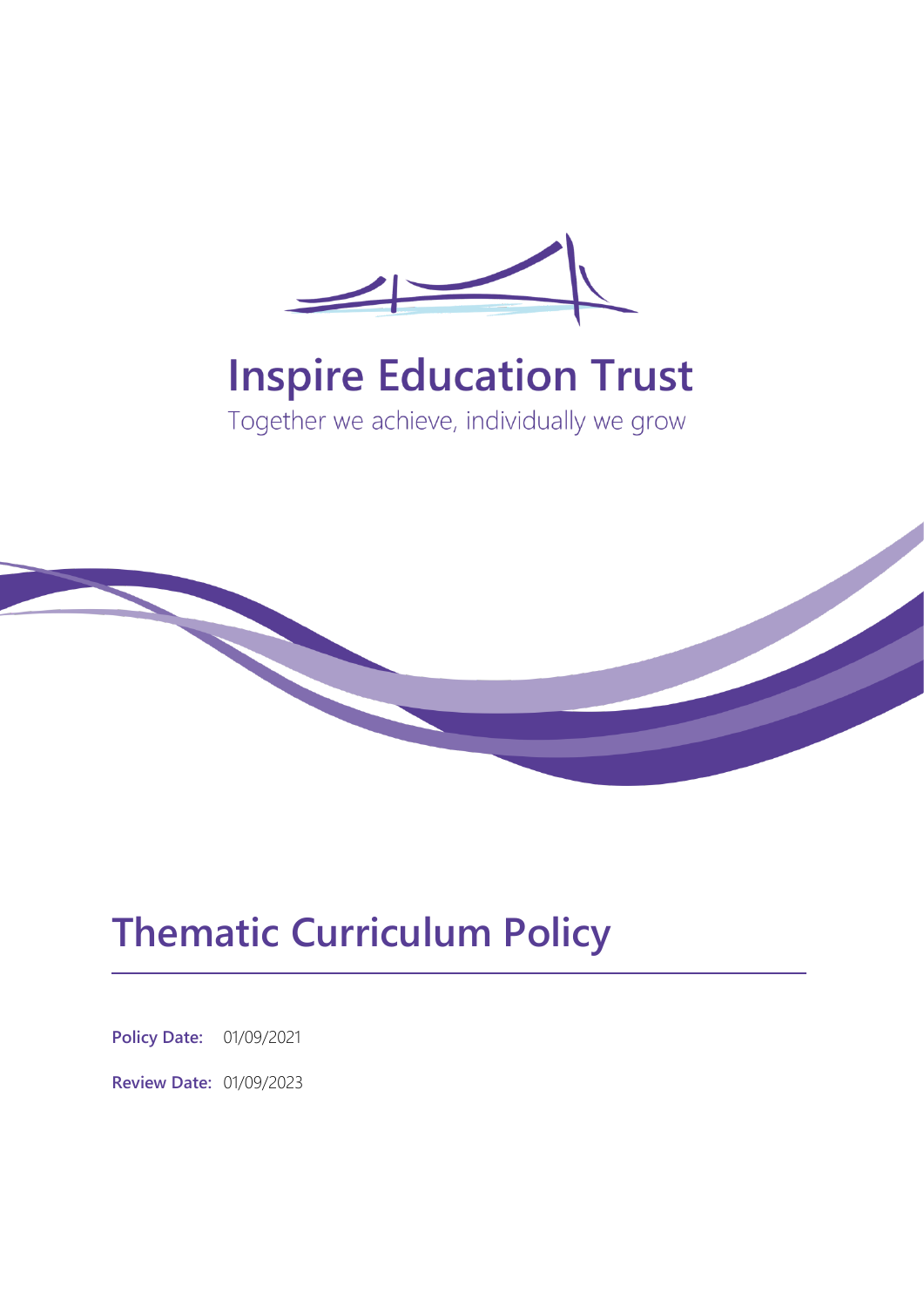### **Document History**

| Version | <b>Status</b> | Date   | Author    | <b>Summary Changes</b> |  |  |
|---------|---------------|--------|-----------|------------------------|--|--|
|         |               | Sep 21 | R Darling | Initial draft          |  |  |
|         |               |        |           |                        |  |  |
|         |               |        |           |                        |  |  |

Page 2 of 14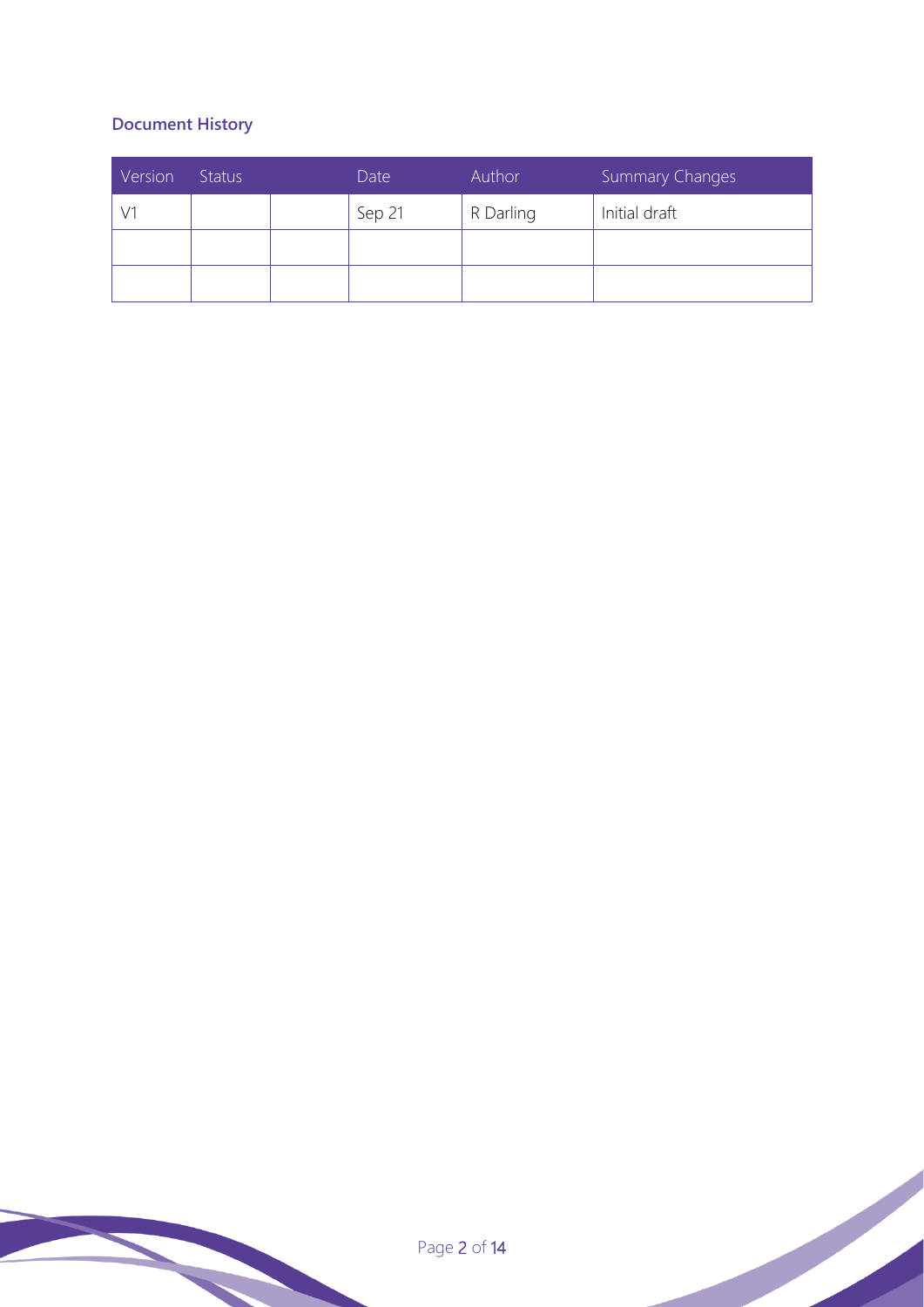## **Thematic Curriculum**

**The Thematic Curriculum at Inspire Education Trust provides children with coherent and holistic contexts for learning interdisciplinary knowledge and skills. Contexts are motivating and engaging, with clear links to everyday life and the locality of our academies.**

The Inspire Thematic Curriculum has been organised through a 'theme based' approach which incorporates the knowledge and skills set out in the 2014 National Curriculum for History, Geography, Art and Design, Design and Technology and Music.



Termly themes are taught in Key Stage 1 and Key Stage 2, following a two-year cycle. Each theme has a key curriculum driver - Humanities, STEM or the Arts. Local studies are a focus of one theme in each year group. Class teachers are responsible for the delivery of the Thematic Curriculum. The use of ICT is encouraged in all themes, both in the teaching of the theme and in the opportunities for children's independent learning.

Knowledge and skills taught in discrete Maths and English lessons are applied within each termly theme.

Themes begin with a 'Launch' event, include an 'Enrich' event at an appropriate point within the Theme journey and end with a 'Celebrate' event to showcase the learning that has taken place throughout the Theme.



### **Enrichment Experiences / Links with Parents and the Community**

Teaching staff are encouraged to broaden the experiences for the children within themes through **educational visits, visitors into school** and **shared experiences of the wider school community**, for example, involvement with parents and cross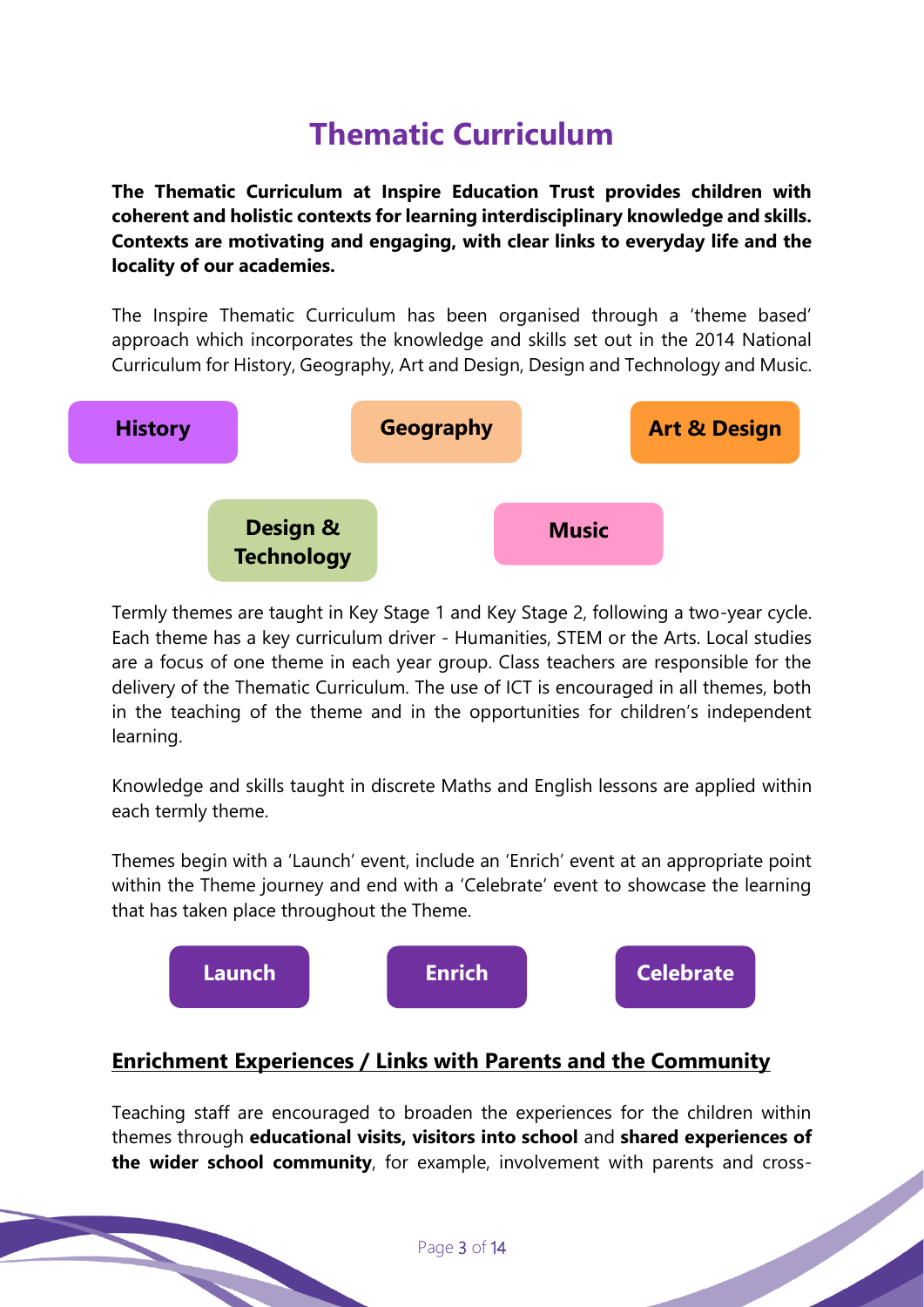school links etc. Visits make good use of local places of interest, and include places such as Coventry Transport Museum, the Lunt Roman Fort and Coventry Air Museum and Coventry Cathedral.

Children's achievements are celebrated regularly through school newsletters, displays in classrooms and shared areas, and in assemblies where children are encouraged to share their knowledge and skills with the rest of the school.

In addition to this, we involve parents and the wider community in the following ways:

- Curriculum letters to parents are sent at the start of each term, outlining key information about the theme;
- Children and families are invited to take part in the Inspire Awards Scheme, where, through sets of challenges, children learn about and enjoy the world around them outside school, whilst making lasting memories. Many of these experiences link to learning within the Thematic Curriculum.
- Themes are tailored to national, local and school events and people e.g. Sir Frank Whittle, the Coventry Transport industry, the Coventry Blitz;
- Members of the community/parents are invited to share experiences related to our themes;
- Regular 'Come and Share' afternoons where children have the opportunity to share their learning that from their current theme.

Two Enrichment Days for Theme are held each academic year across Years 1-6, covering additional aspects of the National Curriculum linked to Theme Drivers. Individual academies select the focuses for their Enrichment Days.

### **History**



The aims of the History curriculum at Inspire are:

- To inspire children's curiosity to know more about the past;
- To develop children's knowledge and understanding of Britain's past and that of the wider world;
- To develop children's skills in thinking critically, evaluating evidence and developing perspective and judgement;
- To develop children's understanding of historical concepts including similarity and difference, significance, cause and effect and historical enquiry.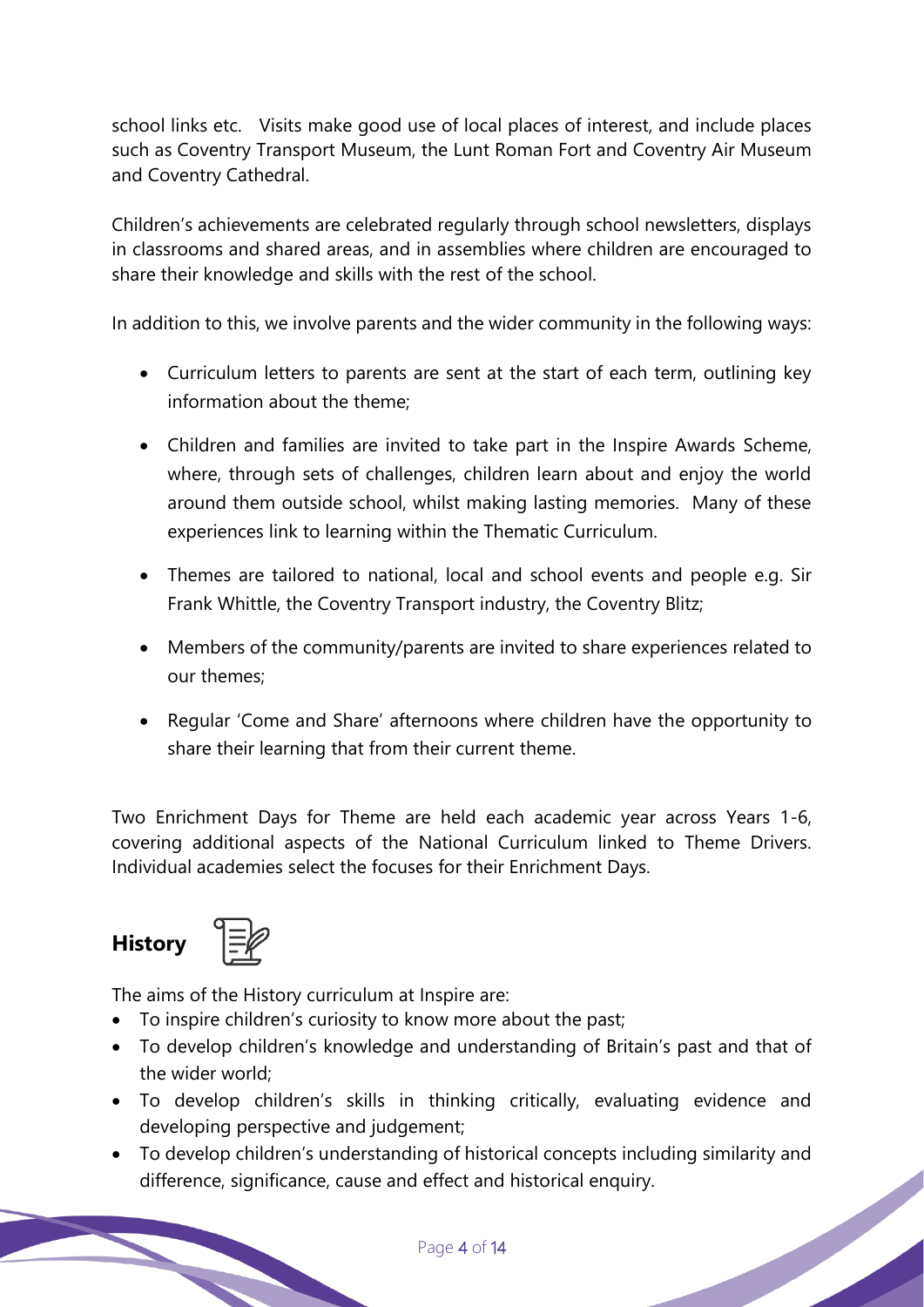History knowledge and skills are taught within many of the themes in each phase, including in Themes such as *School Days, Tomb Raiders* and *Greek Legacy*. Progression

in skills is supported through a History Strand Tracker which identifies age-related expectations for key history skills:

- Chronology
- Enquiry & Interpretation
- Comparison

| ٠<br>٠<br>٠<br><b>Progression Strand Tracker:</b> | To inspire children's curiosity to know more about the post<br>To develop children's knowledge and understonding of Britain's past and that of the wider world<br>To develop children's skills in thinking critically, exclusive evidence and developing perspective and judgement<br>To develop children's understanding of historical concepts including similarity and difference, cipsificance, cause and<br>effect and historical ensuiry |                                                                                                                                                                                                                                              |                                                                                                                                                                                                                                |                                                                                                                                                                                               |                                                                                                     |                                                                                                               |                                                                                                                                                             |                                                                                    |
|---------------------------------------------------|------------------------------------------------------------------------------------------------------------------------------------------------------------------------------------------------------------------------------------------------------------------------------------------------------------------------------------------------------------------------------------------------------------------------------------------------|----------------------------------------------------------------------------------------------------------------------------------------------------------------------------------------------------------------------------------------------|--------------------------------------------------------------------------------------------------------------------------------------------------------------------------------------------------------------------------------|-----------------------------------------------------------------------------------------------------------------------------------------------------------------------------------------------|-----------------------------------------------------------------------------------------------------|---------------------------------------------------------------------------------------------------------------|-------------------------------------------------------------------------------------------------------------------------------------------------------------|------------------------------------------------------------------------------------|
| <b>Care Sikel</b>                                 | <b>Early</b><br>Learning God                                                                                                                                                                                                                                                                                                                                                                                                                   | Year 1                                                                                                                                                                                                                                       | Year 2                                                                                                                                                                                                                         | Year 3                                                                                                                                                                                        | Year 4                                                                                              | Year 5                                                                                                        | Year 6                                                                                                                                                      | Year 6+                                                                            |
| <b>Chronology</b>                                 | . Talkshout<br><b>MART ARM</b><br><b>Amount F</b><br>swent in<br><b>Dair can</b><br>16a<br><b>Since</b><br>٠<br>exervator<br><i>improor</i><br>recorded by<br>Time.                                                                                                                                                                                                                                                                            | Te Flore<br>familiar<br><b>GASTIN AND</b><br>objects in<br>ander on a<br>tandone<br><b>Company</b><br>cad.<br>eleteristi<br>Lokel<br>u.<br>tinglow<br>acts praia<br>words and<br>ahreast e.e.<br>and and care.<br>post and<br><b>ATKINST</b> | . Foregasts .<br>enterfacety<br>and .<br>kimmod<br><b>Favora in</b><br>ander an a<br><b>Traveline</b><br>$1 - 1 + 2 = 0$<br><b><i>Simulano</i></b><br>anima disturn<br>mark.<br><b>Birdenbad</b><br>turns above<br>assessings. | Executive<br>ments and<br>artisfacts in<br>ender en a<br><b>Healths</b><br>$\mathbf{r}$<br><b><i><u>Reasonal Way</u></i></b><br>man.<br>fect year of<br>the exerts<br>$\sim$<br>actual conta- | . facion<br>changes over<br><b>Time Integral</b><br>to events<br>$-1$<br>ACTIVITIES AV<br>a Vendos. | . Fashin the<br>eignificance<br>of guesta<br>$-$<br>or to Ferrits<br><b><i>SERGENER AV</i></b><br>a finalise. | Ozarriba<br>$\overline{\phantom{a}}$<br>has earnist<br><b><i>und</i></b><br>ortellerte<br>senamed<br><b>Lake Artist</b><br>other time.<br>periods<br>stated | . facion how<br>ams charges<br>Take centuries<br>which schem<br>are nore.<br>said. |

Our History curriculum is brought to life further through role play activities, for example an afternoon in role as a WWII evacuee, interviewing people from the past, for example, a visit from 'Captain Scott', as well as visits and visitors, for example a visit to St John's Museum.

### **Geography**



The aims of the Geography curriculum at Inspire Education Trust are:

- To inspire a curiosity about, and interest in, our world and its people;
- To develop knowledge of diverse places in the UK and around the world and their geographical characteristics;
- To understand key human and physical geographical features of the world and how these relate to each other;
- To develop geographical skills including map work and field work and the communication of geographical information.

Geographical knowledge and skills are taught within many of the themes in each phase, including in Themes such as *Ahoy There, The World's Kitchen* and *Disaster*. Progression in skills is supported through a Geography Strand Tracker which identifies age-related expectations for key geographical knowledge and skills:

- Locational Knowledge UK
- Locational Knowledge World
- Map Work
- **Field Work**
- Geographical Enquiry

| ٠<br>×<br>٠<br>٠<br>Progression Strand Tracker: | Ains of the Generashy curriculum at Insairs Education Trust:<br>To inspire a curiosity about, and interest in, our world and its people.                                                                                                                                                  |                                                                                                                                                                                                                                                                                  |                                                                                                                                                                                                                                                                                                                                                                                                                                                                                                                                                                                                                                         | To develop knowledge of diverse places in the UK and oround the world and their geographical characteristics.<br>To understand key human and physical genormhical features of the world and how these neight to each other<br>To develop peographical pidle including map work and field work and the communication of geographical information                                                                                                                            |                                                                                                                                                                                                                                                                                                                                                                        |                                                                                                                                                                                                                                                                                                                                                                                                                  |                                                                                                                                                                                                                                                                          |                                                                                                                                                                                                                                                                               |
|-------------------------------------------------|-------------------------------------------------------------------------------------------------------------------------------------------------------------------------------------------------------------------------------------------------------------------------------------------|----------------------------------------------------------------------------------------------------------------------------------------------------------------------------------------------------------------------------------------------------------------------------------|-----------------------------------------------------------------------------------------------------------------------------------------------------------------------------------------------------------------------------------------------------------------------------------------------------------------------------------------------------------------------------------------------------------------------------------------------------------------------------------------------------------------------------------------------------------------------------------------------------------------------------------------|----------------------------------------------------------------------------------------------------------------------------------------------------------------------------------------------------------------------------------------------------------------------------------------------------------------------------------------------------------------------------------------------------------------------------------------------------------------------------|------------------------------------------------------------------------------------------------------------------------------------------------------------------------------------------------------------------------------------------------------------------------------------------------------------------------------------------------------------------------|------------------------------------------------------------------------------------------------------------------------------------------------------------------------------------------------------------------------------------------------------------------------------------------------------------------------------------------------------------------------------------------------------------------|--------------------------------------------------------------------------------------------------------------------------------------------------------------------------------------------------------------------------------------------------------------------------|-------------------------------------------------------------------------------------------------------------------------------------------------------------------------------------------------------------------------------------------------------------------------------|
| Core Skill:                                     | <b>Early</b><br><b>Leoning Goal</b>                                                                                                                                                                                                                                                       | Year 1                                                                                                                                                                                                                                                                           | Vase 2                                                                                                                                                                                                                                                                                                                                                                                                                                                                                                                                                                                                                                  | <b>Vear 5</b>                                                                                                                                                                                                                                                                                                                                                                                                                                                              | Vere 4                                                                                                                                                                                                                                                                                                                                                                 | <b>Vase 5</b>                                                                                                                                                                                                                                                                                                                                                                                                    | Year 6                                                                                                                                                                                                                                                                   | <b>Year 6+</b>                                                                                                                                                                                                                                                                |
| Lacational<br><b>Kennisdes</b> -<br><b>UK</b>   | Talksbox1 Fig. 1 +<br><b>Faschuras of</b><br><b>Their cast</b><br>immusliche.<br>experience and<br><b>Englished</b><br>٠<br>distant<br>$\sim$<br>differences in<br>mistion to<br>sione<br>٠<br>Toler show I have I am<br><b>ATLICATIONS</b><br><b>MART HAVE</b><br>From and by<br>mother. | <b>Noda co</b> d<br><b>HELFS</b><br>England and<br><b>Ballymouth</b><br><b>City - London</b><br>- an a most of<br><b>The LW</b><br>for whether<br>×.<br>they lost in a<br>village, Sauth<br>ar situ<br><b>Water Mark</b><br>share they<br>For Howman's<br>Sewhel & It<br>England | Motor could<br><b><i>benefits</i></b> that Facer<br>continue of<br>the UK Paker.<br>Scottised Maker<br><b>Sactions Subject</b><br>and there<br><b>CASTLE AT RAX</b><br><b>Lodo Steven</b><br><b>Grant Antium on</b><br>a month that<br>$\sim$<br>×.<br>Lenzie where<br>Here Ivy on a<br>more of the U.S.<br><b>Deaths</b><br><b>Search</b><br>٠<br><b>None and</b><br>leady the UCs<br>presenter<br><b>Britt Floch Inc.</b><br><b><i><u>Sales Daniel</u></i></b><br><b>COLLECT</b><br>* Equipment of<br>officer in<br>smaller than a<br>fourt, and a<br>town is smaller<br>that a city<br>Exploit the<br>difference<br><b>Authority</b> | <b>Shake cod</b><br>×<br>locate the final<br>countries of<br>the UK (Traine)<br>Southeast Widow<br><b>Sadien Salesti</b><br><b>HARTBAR</b><br><b>Halfold Citizen</b><br>Sulates Editionals<br><b>Great Adjustion</b><br>a most of the<br>$\alpha$<br>Indexanderile<br>Expires that<br>$\alpha$<br>the country of<br>England in<br>divided why<br>marker<br>ь.<br>Locate Mart<br>Midlands /<br><b>Noncington</b><br>and Dardwelling<br>on a most of the<br>UK / In an other | Expire that<br>the country of<br>England is<br>distribution by<br>continue and<br><b>NAME SEARCH</b><br>$\mathbf{r}$<br>Lendre land<br><b>Lowrantinian in</b><br><b>Hartist</b><br><b><i><u>Including local</u></i></b><br>citizen and<br>crack.<br><b>Barbadora</b><br>Endniscoduct's<br>×.<br>lents their<br><b>Lower</b><br><b>Equitable on a</b><br>mon of the UV. | 4 Forest Sun No.<br>UK and firms?<br><b>Britain and</b><br>different<br>$\mathbf{r}$<br>Lengte<br>salutit local<br>countries in the<br>UK 45.4 mos / m<br>on strives<br>×.<br>Lecurie and<br>describe<br>havenahicd<br><b>Festiving of</b><br>countries and<br>resista challed<br>In a Mid ceater<br>and reserves<br>Taxar ha alanan<br>٠.<br>in barms of their<br>town/o'ky<br>county, cearing<br>and continued | Explore the<br>×<br>difference<br><b>Lohean Area</b><br>Relate and the<br>$\sim$<br>٠<br>Eva issuitas<br>all and how for<br><b>League</b><br>econotele.<br>countries.<br>cities.<br>rearies.<br>regions and<br>executives /<br>hangraphical<br>Sections<br>within the UK | Bogs to<br>×<br><b><i>LEASEN</i></b><br>distance /<br>rainfor size 7<br>service and<br>countries.<br><b>Littled</b> , Teacher<br>and contami<br>of this Hartilli<br>Expire how<br>$\mathbf{r}$<br><b>MAK</b><br><b>Topographical</b><br>Fastures how<br>changed over<br>time. |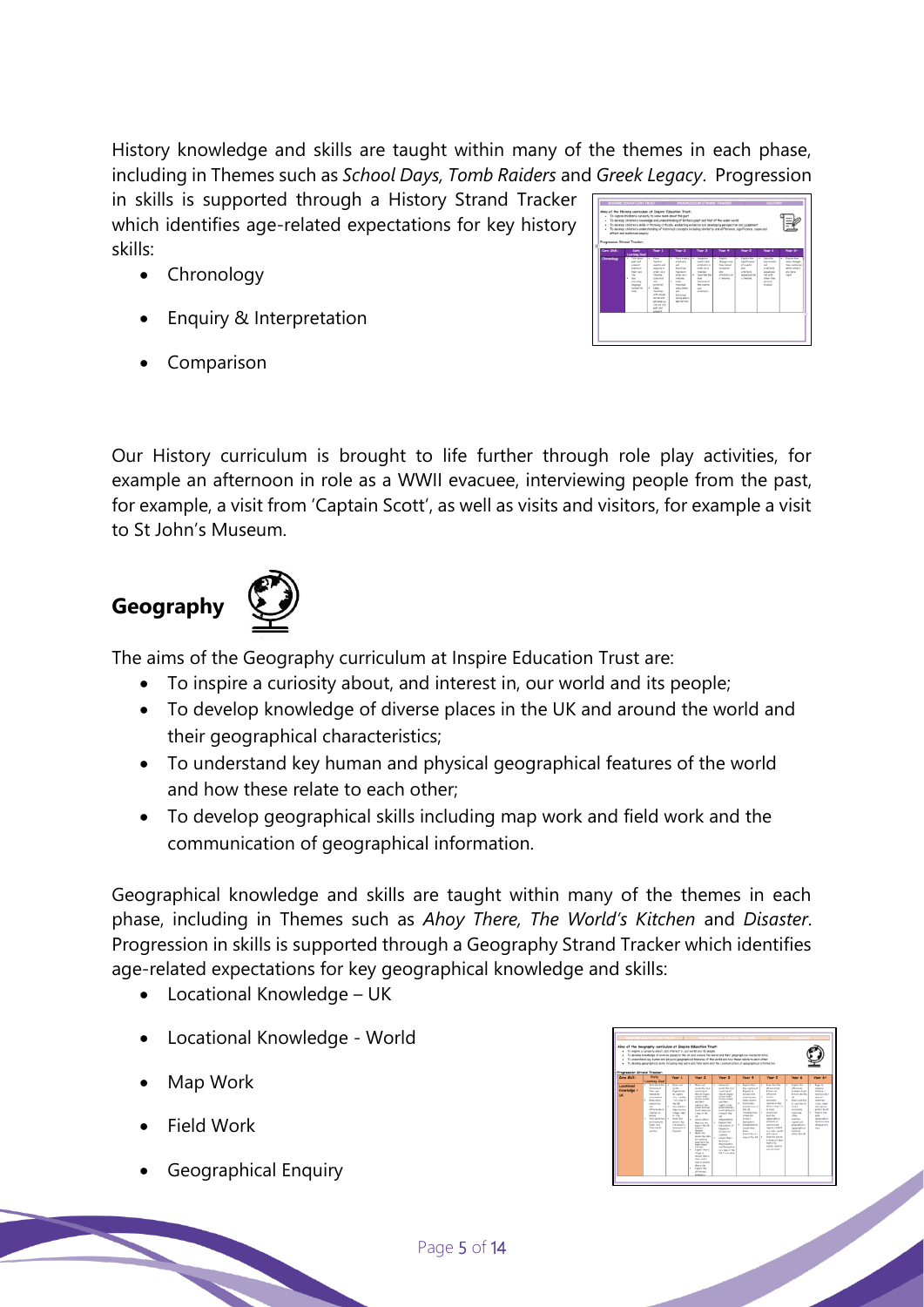As well as developing children's knowledge of their locality, our Geography curriculum celebrates countries and communities around our world through focused study of contrasting places in the UK, for example Bakewell and London, and around the world, for example India, Alaska and California.

## **Art & Design**



The aims of the Art & Design curriculum at Inspire Education Trust are:

- To experiment, invent and create works of art, craft and design, expressing ideas and recording experiences;
- To develop skills in drawing, painting, sculpture and other techniques including 3D art, collage and printing;
- To understand and use the language of art, craft and design;
- To experience and appreciate the work of a range of great British, European and World artists.

Art and Design skills are taught within every theme, with all themes containing one Art project and Arts-driver themes containing two. Projects cover six key disciplines of Art and progression in skills in these disciplines is supported through an Art Strand Tracker which identifies age-related expectations for each discipline:

- Drawing
- Painting
- Sculpture
- 3D Art
- Collage
- Printing

| Aims of the Art and Design curriculum at Inspire Education Trust:<br>٠<br>٠<br>٠<br>Progression Strand Tracker: |    | To understand and use the longuage of ort, craft and design                                                                                                                             |        |                                                                                                                                                                                                                                                   |    |                                                                                                                                                                                                                                                                         |         | To experiment, insert and create works of ort, craft and design, expressing ideas and recording experiences<br>To develop picits in drowing, painting, sculpture and other fechniques including 30 art, collage and printing<br>To experience and oppreciate the work of a range of great British. Gunpean and World orticle. |        |                                                                                                                                                                                                                                                                         |                      |                                                                                                                                                                                                                                                     |             |                                                                                                                                                                                                                                                                            |        |                                                                                                                                                                 |
|-----------------------------------------------------------------------------------------------------------------|----|-----------------------------------------------------------------------------------------------------------------------------------------------------------------------------------------|--------|---------------------------------------------------------------------------------------------------------------------------------------------------------------------------------------------------------------------------------------------------|----|-------------------------------------------------------------------------------------------------------------------------------------------------------------------------------------------------------------------------------------------------------------------------|---------|-------------------------------------------------------------------------------------------------------------------------------------------------------------------------------------------------------------------------------------------------------------------------------------------------------------------------------|--------|-------------------------------------------------------------------------------------------------------------------------------------------------------------------------------------------------------------------------------------------------------------------------|----------------------|-----------------------------------------------------------------------------------------------------------------------------------------------------------------------------------------------------------------------------------------------------|-------------|----------------------------------------------------------------------------------------------------------------------------------------------------------------------------------------------------------------------------------------------------------------------------|--------|-----------------------------------------------------------------------------------------------------------------------------------------------------------------|
| <b>Core diale</b>                                                                                               |    | <b>Earth</b>                                                                                                                                                                            |        | Year 1                                                                                                                                                                                                                                            |    | Year <sub>2</sub>                                                                                                                                                                                                                                                       |         | Year 3                                                                                                                                                                                                                                                                                                                        |        | <b>Veer 4</b>                                                                                                                                                                                                                                                           |                      | Year \$                                                                                                                                                                                                                                             |             | Year 6                                                                                                                                                                                                                                                                     |        | Year 61                                                                                                                                                         |
| <b>Seawing</b>                                                                                                  |    | <b>Learning Elect</b><br><b>Represent car 1 4</b><br>stars.<br><b>Scout</b><br>$ d$ mong) E40: $\vert$ +<br><b>Hotel</b><br>equipment and<br><b>Sold</b><br>distinction of              |        | <b>Shake Labour</b><br><b>AND AT NORTH</b><br><b>Stage</b><br>Person minority<br>shown out<br>civiles and<br><b><i><u>ESPARA</u></i></b><br>Best No.<br>sales shows.<br>within the<br><b>Stage</b>                                                |    | <b>Street Edge of</b><br><b>Affanett since</b><br>$-1$<br>Nicknown<br><b>Falled Avenue</b><br>within the lower<br>* Drive for<br>nellest the<br>since all that<br>moternal being<br>drawn an loss.<br>arger, cated<br>m1                                                | ٠<br>×. | <b>Startup Transfer</b><br>when adopting 7<br>neverthe ideas<br>Show actives<br>and heature by<br>adding data and 1<br><b>Stage</b><br>Show hope by<br>seine reinend.<br>pencils a p.<br>serviced.<br><b>Product of Silver</b>                                                                                                | $\sim$ | USE The and<br>shows by<br><b>Senior Technical</b><br><b>HOTAL</b><br>areas time<br>Begin to show<br>Lake, Arch.<br>and shorters<br>veine shorting<br><b>STAR</b><br>searce/unit<br>colours for<br>Politics<br>united makers<br>shak                                    | $\overline{a}$<br>×. | time the and<br>show to show<br><b>ARTISTS</b><br><b>All Color Service</b><br>. Use the fing to<br>more model<br>tool more.<br>nesterio<br>Show Line<br>here and<br><b><i><u>bortune</u></i></b> using<br>different<br>hardways of<br>sent in       | T<br>٠      | AM horizon to<br>shed no sales<br>crass Artifica<br>Salary<br>seamer/old<br>drivering motorinal<br>For the strended<br>effect as<br>hardway of<br>panel 1                                                                                                                  | τ<br>٠ | $\overline{1}$<br>different<br>affarts as<br>nelle risere<br>$\sim$<br><b>Great Kennet</b><br><b>LAY</b><br>Gradder<br>annipos Fini<br>$-102$<br>drawings.      |
| <b>Tainfing</b>                                                                                                 | ٠. | <b>Bugrasset car 1 4</b><br>the<br><b>Brough</b><br>lasintag   Eath<br><b>Handle</b><br>equipment and<br>-<br>affactions Rd<br>* Expriser<br>with raiser.<br>mean beat.<br>tectors Eats | ٠<br>٠ | <b>USE &amp; Hillard</b><br>of assistant<br>for autotax<br>e.g. Finance<br>cetter buds.<br>servan etc.<br>time there and I a<br><b>Friedly talked</b><br>share.<br>downtool<br>Regis to<br>acer within<br><b>Fla. Inser</b><br>show<br>seenantshi | ×. | <b>Barriers</b><br>independ for modern<br>worker<br>miners.<br><b>Build's photograp</b><br>within the lines. I a<br>Begin to acked<br><b>Birds and Blue</b><br>Institute<br>a the single<br>directional<br><b>Scratt</b><br>holderiguez to<br>armhune a<br>strate exter | ×.      | Total Little<br><b>Environment of</b><br><b>Scraph For</b><br>nellant that<br>lawing Artist<br><br>exercisive<br>existent to make 1 in<br>noing wheel<br><b>Build</b><br>barismund<br>sort by<br>banding<br>matteria release<br><b>Ford Area</b><br>point image                                                               |        | m<br>different<br><b>MARINE</b><br>advised below to<br>by conclu-<br><b>Easter Stewart</b><br>within advert-<br><b>Best Scaler</b><br>thoses.<br><b>Seatter</b><br>and he was and<br><b><i>Inst</i></b> uther<br>different<br><b>South</b><br>techniques<br>n a staring | ×.                   | Total Arrest<br>heritorni<br>automa and<br><b>Low when</b><br>different<br><b>South 1</b><br><b>Scholars</b> La<br>staging dry.<br>senting.<br>sensitive.<br>Cranks mead / B<br>alternative's live<br>solarities<br>minut.<br>affactively<br>$\sim$ | ۰<br>$\sim$ | Total color<br>pulpting line<br>changing release<br>sharroof<br><b>Contribute molecular</b><br><b>Long and Cola</b><br>to exhaust the<br>mont is<br>streamburs of a<br><b>MARCH</b><br><b>Relative British</b><br>techniques<br>teached to sold<br>testure form<br>setter. | T<br>٠ | Baga La<br>desains a<br>service)<br><b>Walk of</b><br>acking.<br><b>Building</b> an<br>steel from<br>other entires<br><b>Sheriff</b><br>board achie<br>an extra |

Projects include creating a mobile and a Cityscape/Townscape painting in Key Stage 1, Tudor Rose inspired printing and an American landscape in Lower Key Stage 2, and a Pop Art portrait and a sculpture using recycled plastics in Upper Key Stage 2.

|    |                          | .,    | ۰<br>٠                |
|----|--------------------------|-------|-----------------------|
|    |                          |       |                       |
|    | a province for           | --    |                       |
| ٠  |                          |       |                       |
|    | <b>Alternative State</b> |       | <b>Service Franch</b> |
| h, |                          |       |                       |
|    |                          | a kar | Andy Minds            |

Our Inspire Artist Spine identifies British, European and World artists who have been chosen for focused study within Themes, allowing children to experience and appreciate the work of a diverse range of artists, from the past and the present. Selected artists include contemporary artists such as Andy Goldsworthy and Michelle Reader, as well as classic artists including Claude Monet and Hans Holbein.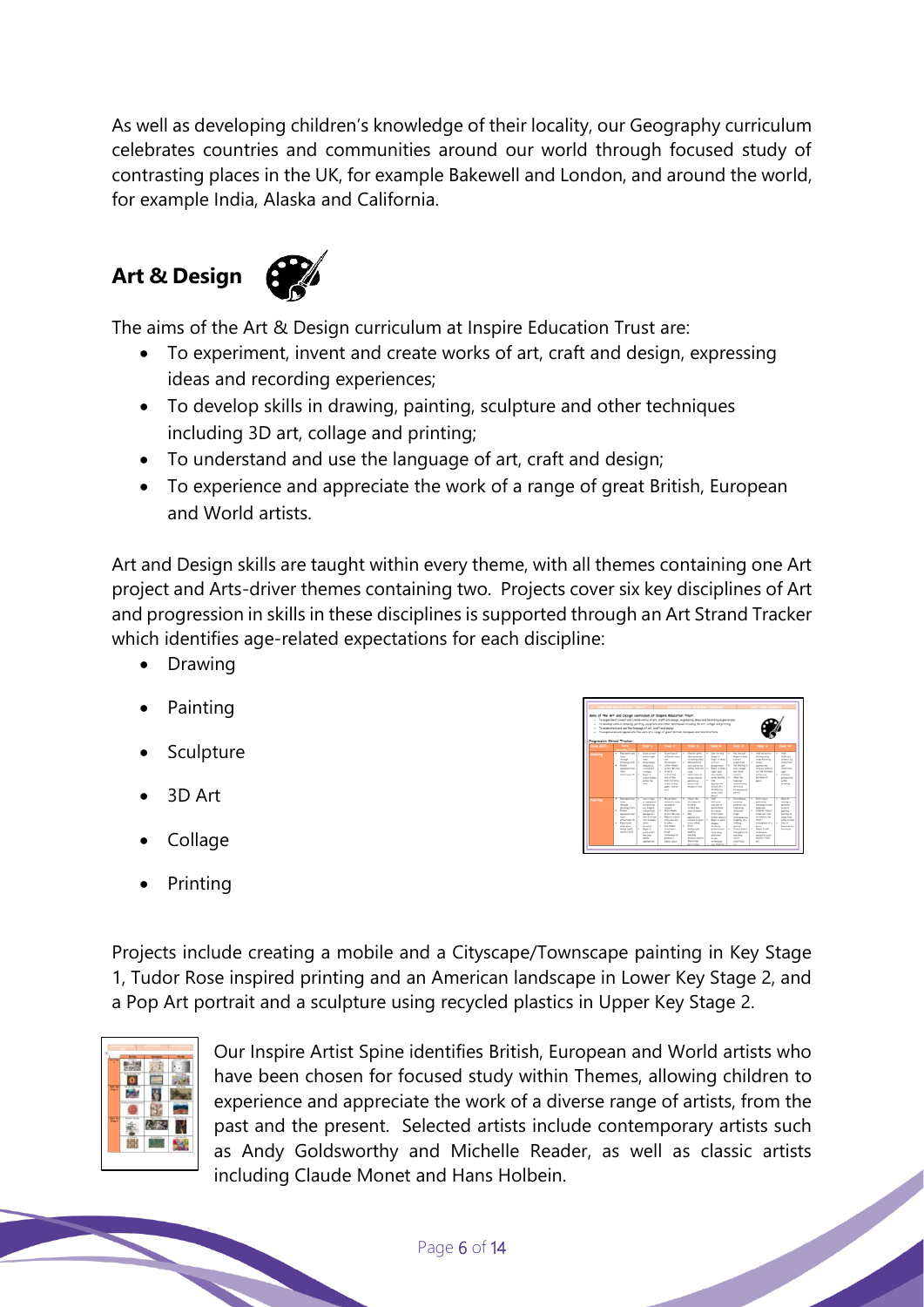# **Design & Technology**

The aims of the Design & Technology curriculum at Inspire Education Trust are:

- To build children's knowledge, skills and understanding in order to design and make high quality products for a wide range of purposes;
- To test and evaluate children's ideas and products, and the work of others;
- To improve children's basic cookery techniques and develop a love of cookery;
- To develop children's confidence in problem solving and taking risks.

Design & Technology skills are taught within every theme, with all themes containing one D&T project and STEM-driver themes containing two. All projects include the four key stages of the design and make process: Evaluate DDesign DMake DEvaluate. D&T projects cover four key disciplines, and progression in skills in these is supported through a D&T Strand Tracker which identifies age-related expectations for each discipline:

- Structures
- **Mechanisms**
- **Textiles**
- Cooking & Nutrition

It also details age-related expectations for each stage of the design and make process.

Design and make projects include a kite and a puppet in Key Stage 1, a pizza and a moving vehicle in Lower Key Stage 2, and a cushion and a raft in Upper Key Stage 2.



The aims of the Music curriculum at Inspire Education Trust are:

- To engage and inspire children to develop a love of music and their talents as musicians;
- To perform, listen to and appreciate music across a range of historical periods, genres, styles and traditions, including the works of great composers and musicians;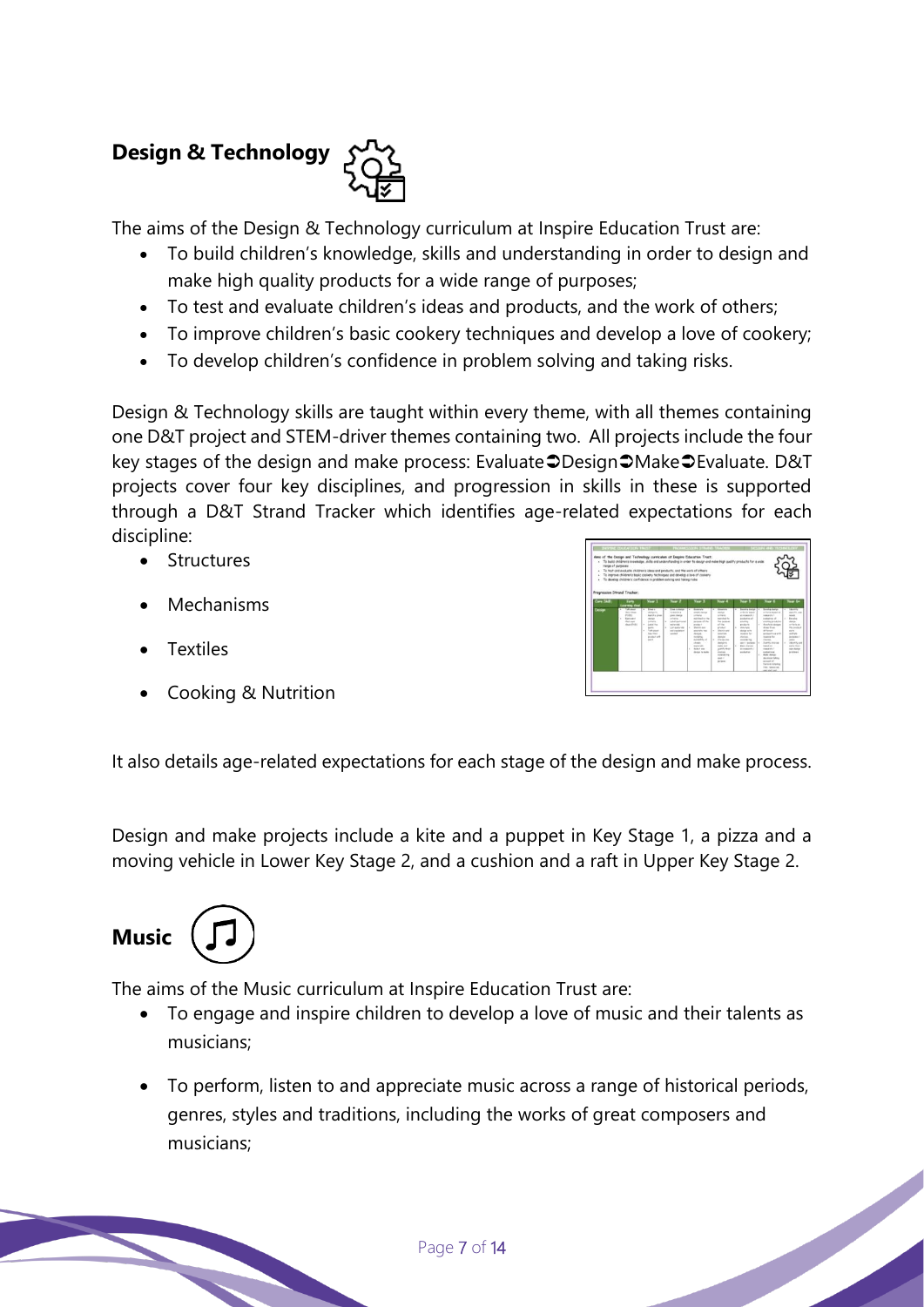- To sing, improvise and compose music on their own and with others, and have the opportunity to learn a musical instrument;
- To understand and explore how music is created, produced and communicated, including through the inter-related elements of music.

Music learning focuses are taught within every theme, with all themes containing one Music focus and Arts-driver themes containing two. Learning experiences cover five key disciplines of Music and progression in skills in these disciplines is supported through a Music Strand Tracker which identifies age-related expectations for each discipline:

- Singing
- Improvising & Composing
- Playing & Performing
- **Listening**
- Appreciation



Music learning focuses include Bhangra and playground songs/rhymes in Key Stage 1, music from America and Ska music in Lower Key Stage 2, and music from the 1960s and composing a song in Upper Key Stage 2.

Additional learning experiences are provided beyond the Thematic Curriculum where children can further develop their knowledge and skills in Music. These include a regular singing assembly, instrument lessons and clubs such as choir and recorders. Children have opportunities to take part in local cross-school events including *Morning of Music*, as well as larger-scale events such as *Young Voices* too.

### **Thematic Curriculum Planning**

Long Term Plans: These take the form of a Curriculum Overview which gives the overview of what themes will be taught and when across the two-year cycle. This also shows coverage of the three curriculum drivers, plus the local focuses each year.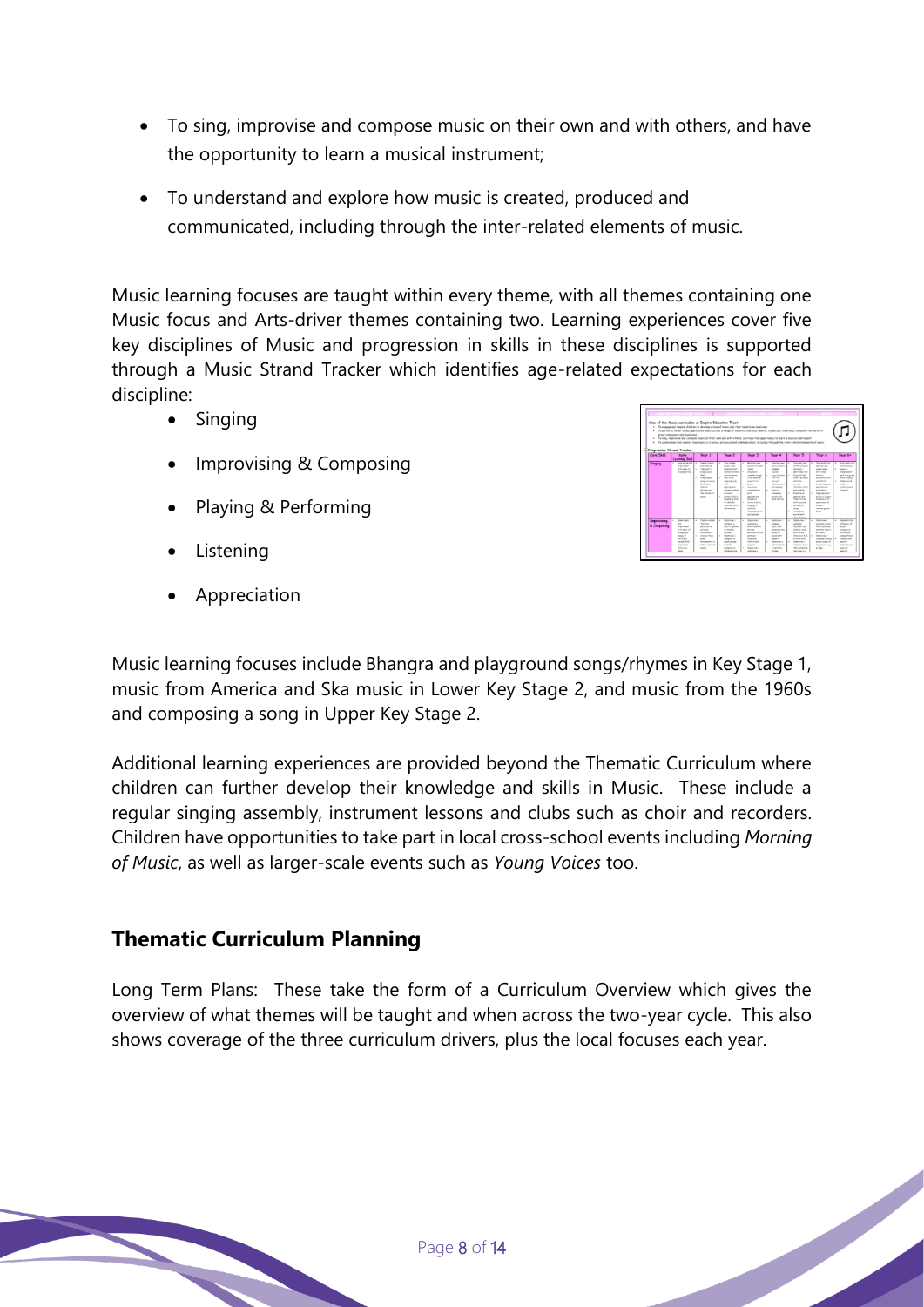| Cycle A - 2021/2022      | <b>Inspire Education Trust</b><br><b>Inspire Education Trust</b><br>Thematic Curriculum: Two-Year Rolling Programme<br>Thematic Curriculum: Two-Year Rolling Programme<br>Cycle B - 2022/2023 |                                                                              |                                                                            |                          |  |                                                                                                                                                                      |                                                                       |                                                                            |  |
|--------------------------|-----------------------------------------------------------------------------------------------------------------------------------------------------------------------------------------------|------------------------------------------------------------------------------|----------------------------------------------------------------------------|--------------------------|--|----------------------------------------------------------------------------------------------------------------------------------------------------------------------|-----------------------------------------------------------------------|----------------------------------------------------------------------------|--|
|                          | <b>Autumn</b>                                                                                                                                                                                 | Spring                                                                       | Summer.                                                                    |                          |  | <b>Autumn</b>                                                                                                                                                        | Spring                                                                | <b>Summer</b>                                                              |  |
| <b>Key Stage 1</b>       | School Days (H)<br>Changes in schools over the last 100 years.                                                                                                                                | Flight (S & L)<br>The development of flight, including Sir Frank<br>Write in | Indian Spice (A)<br>India as a contrasting locality                        | <b>Key Stage 1</b>       |  | In the Toy Box (5)<br>Toys through the generations                                                                                                                   | The Big Smoke (A & L)<br>Countity/Nuneston, London and The Court Fire | Aboy There! (H)<br>Krates and Sea Explorers                                |  |
| Lower Key Stage 2        | Tomb Raiders (H)<br>A study of Ancient Squak                                                                                                                                                  | The World's Kitchen (S)<br>Food outsms from around the world                 | Tuder Times (A & L)<br>Life in Tedar times in parlocality                  | Lower Key Stage 2        |  | On the Move (5 & L)<br>Transport in Coversity/Nurwerken + Contracting<br><b>Locality</b>                                                                             | Here come the Romans! (A)<br>The finances in Britain                  | Many Lands, Many People (H)<br>America - now and then                      |  |
| <b>Upper Key Stage 2</b> | The Blitz (H & L)                                                                                                                                                                             | Out of this World (S)                                                        | <b>Britain at Play (A)</b>                                                 | <b>Upper Key Stage 2</b> |  | Disaster! (S)<br>Natural and man made clearbox.                                                                                                                      | Greek Lensey (A)<br>A study of readers and andere Greece              | Wild Waters (H & L)<br><b>Buen and Coach</b>                               |  |
|                          | Country Newston and WAS<br>Individual schemik to desire focuses for the two year cycle - 2 sites in Cycle A selected Form<br>· Linkmarking<br>$-1$ + The Arts                                 | The Solar system and space exploration                                       | Leisure & estertainment in the 1968s and today                             | <b>Enrichment Day</b>    |  | Individual schools to decide focuses for the two year cycle - 2 sign: in Cycle & selected from<br>· Laboration<br>$-1$ + The Arts<br>$-11000$<br>$-1$ s local force. |                                                                       | $\sim$                                                                     |  |
| <b>Enrichment Day</b>    | $-11000$<br>. I clock food.                                                                                                                                                                   |                                                                              | $\sim$                                                                     | Curriculum Drivers:      |  | H - Humanities S - 422x A - The Arts L - Local Study                                                                                                                 |                                                                       |                                                                            |  |
| Curriculum Drivers:      | H - Humanities S - Glick A - The Arts L - Local Study                                                                                                                                         |                                                                              | $\sim$                                                                     |                          |  |                                                                                                                                                                      |                                                                       |                                                                            |  |
|                          |                                                                                                                                                                                               |                                                                              | <b>Inspire Education Trust</b><br>Toyother up artists industrially up more |                          |  |                                                                                                                                                                      |                                                                       | <b>Inspire Education Trust</b><br>Toyother up artisten industrials on more |  |
|                          |                                                                                                                                                                                               |                                                                              |                                                                            |                          |  |                                                                                                                                                                      |                                                                       |                                                                            |  |

Medium Term Plans: These take the form of Curriculum Planners. These provide information about:

- Memorable experiences, Core knowledge and Personal skills within the theme
- National Curriculum coverage for History, Geography, Art & Design, Design & Technology and Music
- Suggestions for Launch, Enrich and Celebrate events
- The learning focuses within the theme.

Learning focuses are based around enquiry questions. Curriculum planners detail core knowledge covered in each learning focus along with skills-based learning objectives. An overview of the content of sessions is also included.

Personalisation of curriculum planners takes place as appropriate at individual academy level, in order to maximise local links and current school development focuses.

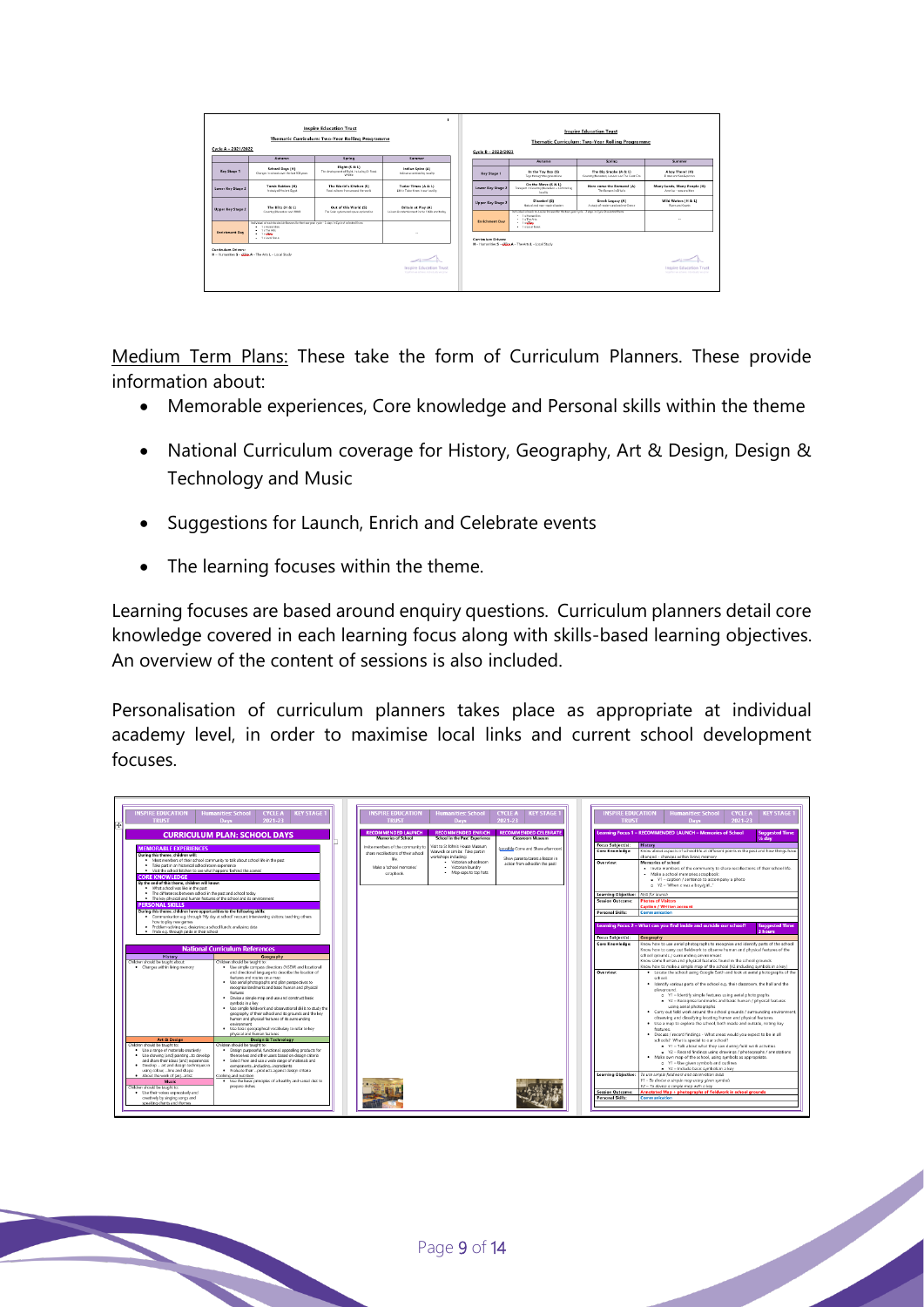Short Term Plans – These take the form of individual Flip-chart plans. These support the learning journey through each learning focus, with enquiry questions and learning objectives included to support the development of both knowledge and skills.

| E<br>What was a typical school day<br>like in the past?                        | Can you design and make a storage jar?<br>镕<br>Research                           | 122<br><b>Rationing during WW2</b><br>LO: To find out about the past from a range of sources<br><b>ID</b>                                             |
|--------------------------------------------------------------------------------|-----------------------------------------------------------------------------------|-------------------------------------------------------------------------------------------------------------------------------------------------------|
| As Historians, we are learning                                                 | Look at the range of storage jars that are used today.<br>What are they used for? | <b>RASTANI</b>                                                                                                                                        |
| LO: To identify similarities and differences<br>then<br>now<br>past<br>present | What materials<br>W<br>have been used?<br>Why have these materials<br>been used?  | <b>NORTHER</b><br>Williams<br>maximized by<br>臨<br>微琴部<br>Using the information you have<br>gathered, produce an information page<br>about rationing. |

When planning our theme lessons, we consider:

- How the theme will be launched (a 'wow' factor, that could be a visit, visitor or a trip);
- Opportunities for trips and visits from external agencies;
- What the learning outcomes will be and how the overall learning will be celebrated at the end of the theme e.g. class museum, festival, celebration day etc.;
- Key Assessment Opportunities linked to memorable experiences, core knowledge and personal skills.

As with curriculum planners, personalisation of flipchart planning takes place as appropriate at individual academy level, in order to best match the learning needs of individual cohorts of children.

### **Differentiation**

Differentiation is completed by class teachers based on their knowledge of the children within their classes, and those children's needs. A range of strategies are used when fit-for-purpose to support children's access to learning and provide additional challenge, including task, grouping and use of resources. The progression Strand Trackers are used by teachers and leaders to ensure appropriate differentiation of the core skills focus within Theme learning focuses. Teachers are able to track back to lower year groups to support children who are not yet working at age-related expectations, as well as to track forwards to challenge more able learners in a particular skill.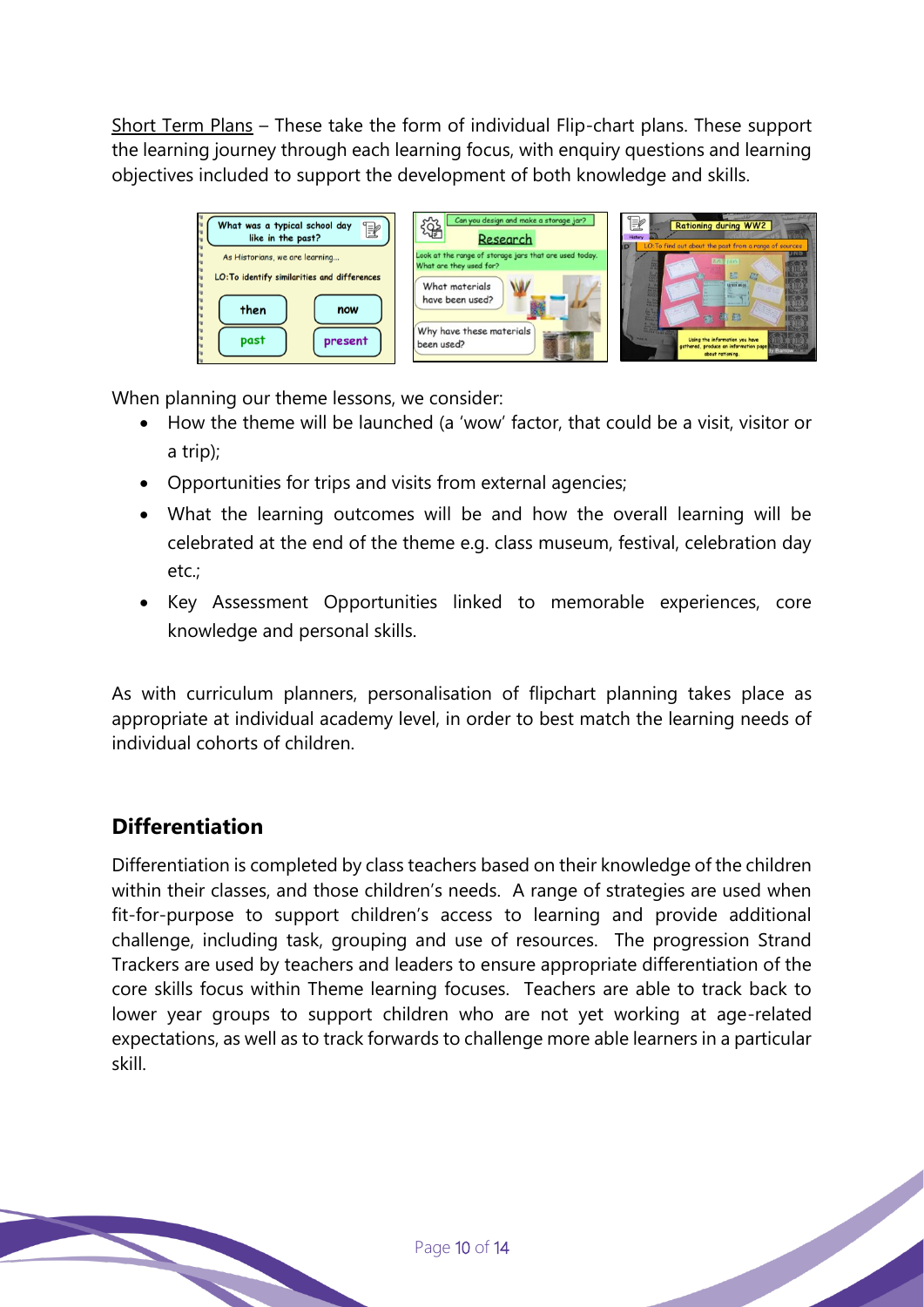|                             | <b>INSPIRE EDUCATION TRUST</b> |                                                                                                                                              |                                                                                                                                                                                                  | PROGRESSION STRAND TRACKER                                                                                                                                                                                   |                                                                                                                                                                                |                                                                                                                                                                             | <b>HISTORY</b>                                                                                                                                                                                                                    |                                                                                                                                                                                        |
|-----------------------------|--------------------------------|----------------------------------------------------------------------------------------------------------------------------------------------|--------------------------------------------------------------------------------------------------------------------------------------------------------------------------------------------------|--------------------------------------------------------------------------------------------------------------------------------------------------------------------------------------------------------------|--------------------------------------------------------------------------------------------------------------------------------------------------------------------------------|-----------------------------------------------------------------------------------------------------------------------------------------------------------------------------|-----------------------------------------------------------------------------------------------------------------------------------------------------------------------------------------------------------------------------------|----------------------------------------------------------------------------------------------------------------------------------------------------------------------------------------|
| Core Skill:                 | Early<br>Learning Goal         | Year 1                                                                                                                                       | Year 2                                                                                                                                                                                           | Year 3                                                                                                                                                                                                       | Year 4                                                                                                                                                                         | Year 5                                                                                                                                                                      | Year 6                                                                                                                                                                                                                            | Year 6+                                                                                                                                                                                |
| Enquiry &<br>Interpretation | $\sim$                         | View, draw.<br>٠<br>headle and<br>decreibe a<br>picture or<br>ortofart<br>Generate<br>questions<br>obact a<br>single given<br><b>Chiefro</b> | Observe.<br>٠<br>handle and<br>decreibe a<br>range of<br>pictures and<br>ortaforte<br>Generate<br>٠<br>questions<br>and find<br>nnouves.<br>$f_{rnm}$<br>different<br>snurres of<br>information. | Select and<br>$\bullet$<br>use suitable<br>sources of<br>information<br>600<br>historical<br>enquiry.<br>Her more<br>$\bullet$<br>then one.<br>source of<br>evidence to<br>support<br>historical<br>enquiry. | Funlante the<br>٠<br>reliability of<br>sources of<br>information.<br><b>Understand</b><br>$\blacksquare$<br>that no<br>single source<br>of evidence<br>gives a full<br>oncurer | Suggest<br>٠<br>couses and<br>consequences<br>of the main<br>awate in<br>time period<br>chulad<br>· Analyse<br>differing<br>orresett of<br>the come<br>kicterizel<br>events | · Interpret<br>and analyse a<br>nange of<br>sources /<br>evidence to<br>deduce<br>information.<br>chost the<br>post.<br>Justify the<br>٠<br>neo af<br>calantad<br>snurros af<br>information.<br>hesad on<br>their<br>reliability. | Use sources<br>٠<br>of information<br>to form<br>testable<br>hypotheses<br>obout the<br>post.<br>Corry out on<br>٠<br>independent<br>historical<br>enquiry to<br>test a<br>hypothesis. |

Within all Theme lessons, teachers plan for appropriate access to wider curriculum areas for children identified as SEND, ensuring children benefit from the broad and balanced curriculum at a suitable challenge level for all.

### **Assessment in the Thematic Curriculum**

Throughout themes, retrieval practice strategies are used by teachers to activate prior learning and revise and consolidate core knowledge. Strategies used include lowstakes quizes, true or false activities and group discussions.

At the end of each theme, children are assessed by teachers in relation to memorable experiences and core knowledge. Through holding a Learning Review with their classes, teachers make notes on key knowledge and skills learnt, along with next steps in learning, so to inform personalisation of future Theme short-term planning. This might be for particular or groups of children.

Additional ongoing assessment includes:

- Theme books including children's reflections and comments;
- Questioning and discussion;
- Children's work exercise books, paper, posters, oral presentations, performances, photographs, videos etc.;
- Peer- and Self-assessment.

### **Monitoring:**

Planning: Long- and medium-term planning is provided for staff by the Trust Curriculum Team. Short-term planning, in particular differentiation and academybased personalisation, is monitored on an on-going cycle throughout the year Senior Leadership Teams, alongside the Trust Curriculum team as appropriate.

Theme Books: These are monitored on a regular basis by members of the Academy and Trust Leadership Teams, working alongside the Trust Curriculum Team as appropriate. Expectations for Standards in theme books are outlined to staff. Theme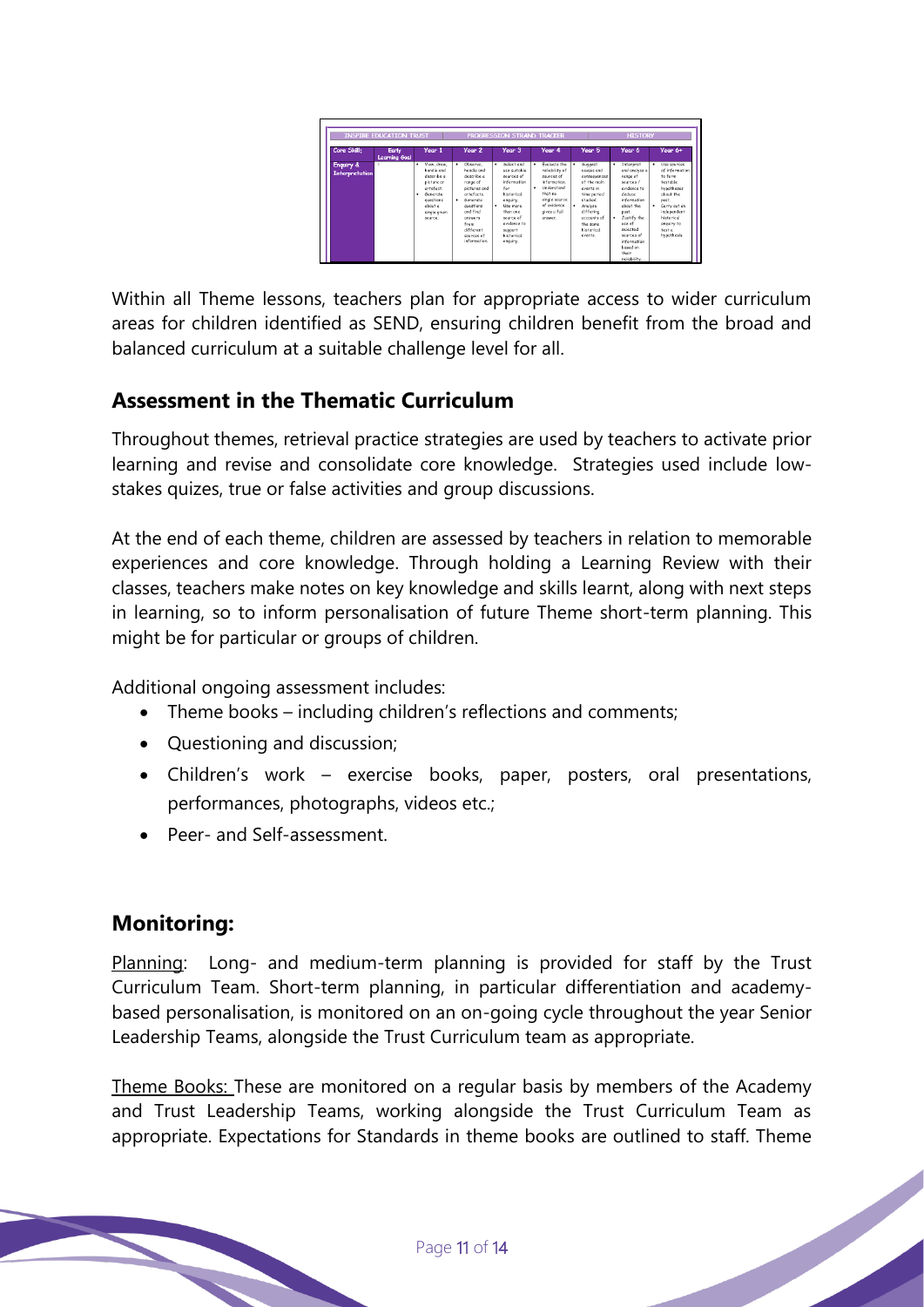Books are also be monitored by individual subject leaders, again alongside the Trust Curriculum Team where necessary.

Pupil Voice: As part of regular pupil voice activities, children are invited to share their work and their views on the curriculum with the Head Teacher or members of the School Leadership team.

Learning Walks and Lesson Observations: These take place as part of the cycle of school self-evaluation and monitoring.

### **Equal Opportunities**

We aim to give all children, irrespective of age, gender or ethnic origin equal opportunity to make maximum progress. It is expected that all children will be given the opportunity to learn the Thematic Curriculum in a creative and encouraging learning environment which encompasses a range of learning and teaching styles. All lessons are differentiated appropriately to meet the needs of all learners. It is hoped that this approach will motivate and support children's learning at all levels including the Able and Talented, EAL and children identified with a Special Educational Need (SEND).

### **Roles and Responsibilities**

The Trust's Curriculum Team, the Head of Education, Primary, and Local Governing Body have overall responsibility for the Thematic Curriculum. They are responsible for overseeing the delivery of the Thematic Curriculum and are supported by members of each academy's Senior Leadership Team through:

- Regular formal and informal discussions with staff;
- Monitoring planning to ensure curriculum coverage and accurate pitch;
- Carrying out evidence scrutinies alongside planning;
- Observing learning and teaching to ensure quality teaching of knowledge and skills;
- Regular reviews of the curriculum through staff and pupil questionnaires and open dialogue;
- Making changes where necessary;
- Speaking with the children about their learning.

All teaching staff are responsible for the personalising of planning and delivery of the Thematic curriculum on a weekly basis and for making cross-curricular links where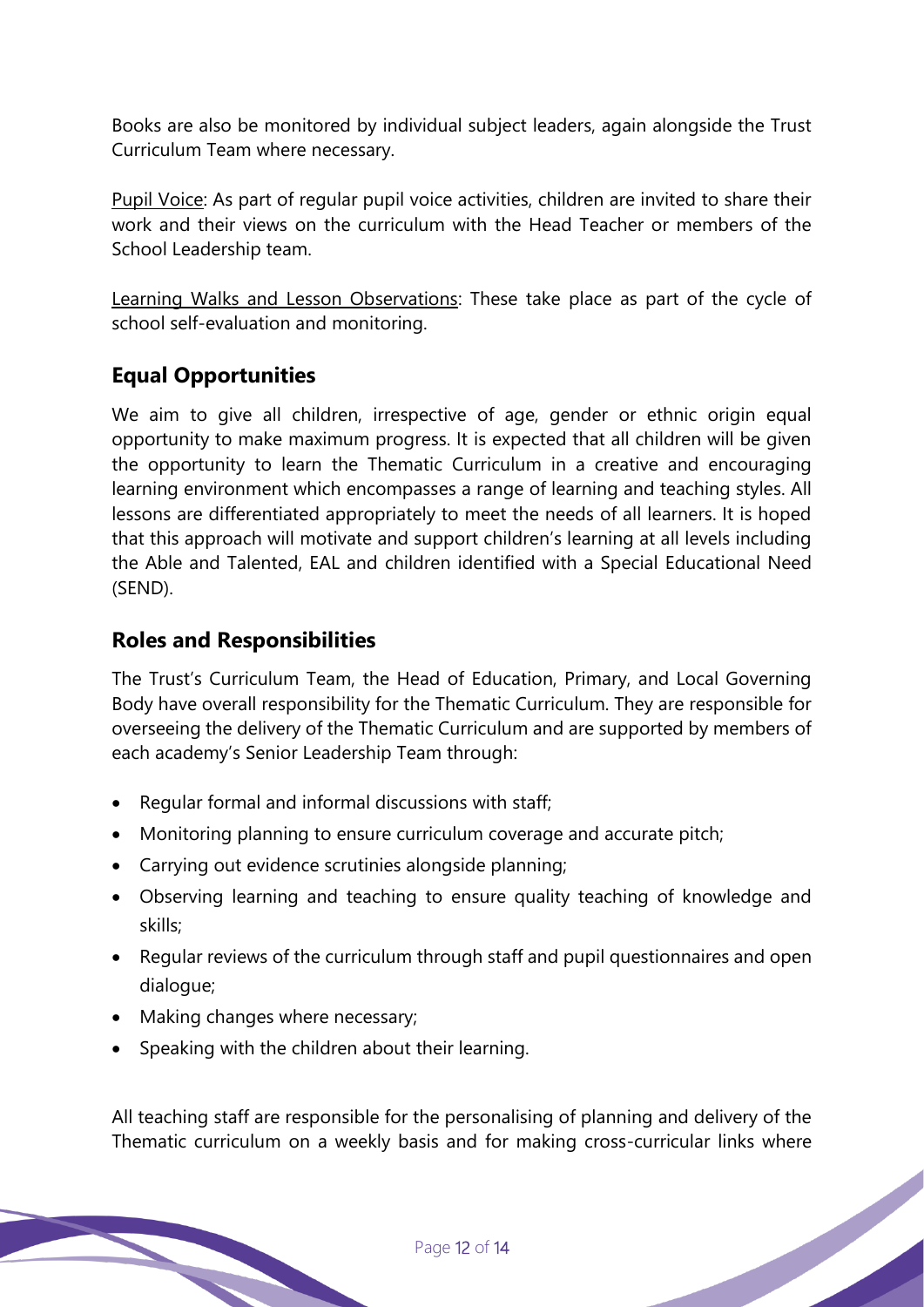appropriate. Staff make amendments to planning in order to optimise learning opportunities when they arise.

#### **Review**

This policy will be reviewed in line with the Trust Improvement Plan.